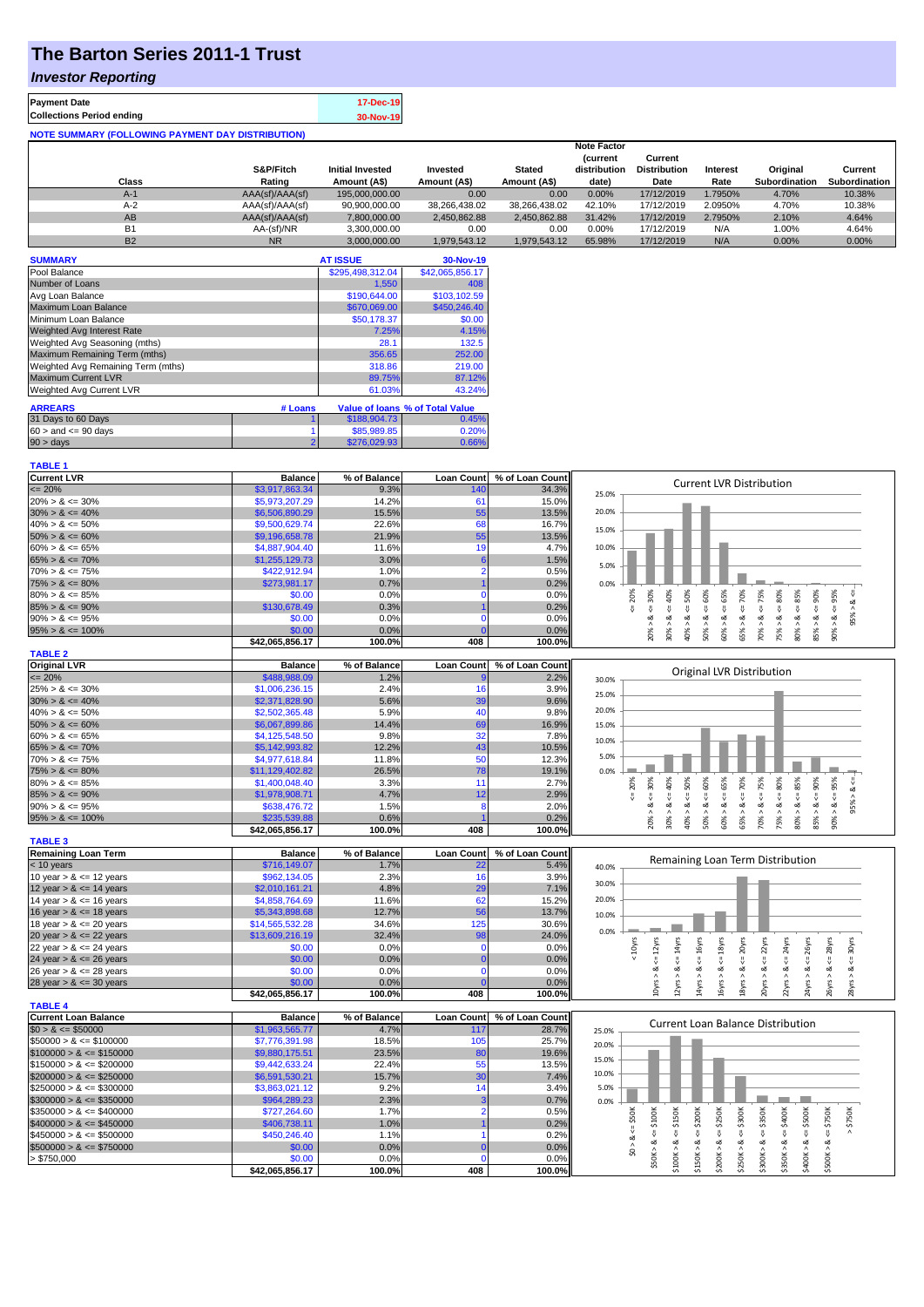## **The Barton Series 2011-1 Trust**

### *Investor Reporting*

| <b>Collections Period ending</b><br>30-Nov-19<br><b>TABLE 5</b><br><b>Loan Seasoning</b><br>% of Balance<br>% of Loan Count<br><b>Balance</b><br><b>Loan Count</b><br>Loan Seasoning Distribution<br>$= 6$ mths<br>\$0.00<br>40.0%<br>0.0%<br>0.0%<br>0<br>35.0%<br>\$0.00<br>0.0%<br>0.0%<br>$> 8 \le 12$ mth<br>n<br>30.0%<br>\$0.00<br>$12 > 8 \le 18$ mths<br>0.0%<br>0.0%<br>0<br>25.0%<br>\$0.00<br>0.0%<br>$18 > 8 \le 24$ mths<br>0.0%<br>0<br>20.0%<br>$2 > 8 \le 3$ years<br>\$0.00<br>0.0%<br>0.0%<br>0<br>15.0%<br>$3 > 8 \le 4$ years<br>\$0.00<br>0.0%<br>0.0%<br>0<br>10.0%<br>$4 > 8 \le 5$ years<br>\$0.00<br>0.0%<br>0.0%<br>$\Omega$<br>5.0%<br>\$0.00<br>0.0%<br>0.0%<br>0<br>0.0%<br>\$0.00<br>0.0%<br>0.0%<br>0<br>$8 > 8 \leq 9$ years<br>6 mths<br>$\leq$ 18 mths<br>$mths$<br>$\leq 12$ mth<br>$2 > 8$ <= 3 years<br>$\leq$ = 4 years<br>$4 > 8$ <= 5 years<br>$\leq$ = 6 years<br>$6 > 8$ <= 7 years<br>$\leq$ 8 years<br>$7 > 8 \le 8$ years<br>\$0.00<br>0.0%<br>0.0%<br>0<br>24<br>$8 > 8 \le 9$ years<br>\$1,117,105.55<br>2.7%<br>2.2%<br>ç<br>뵹<br>₩<br>\$15,112,364.92<br>35.9%<br>116<br>28.4%<br>∞<br>య<br>∞<br>ಷ<br>ಷ<br>œ<br>$\wedge$<br>$\stackrel{\wedge}{\scriptstyle\sigma}$<br>$\hat{\mathbf{r}}$<br>$\hat{\mathcal{L}}$<br>> 10 years<br>61.4%<br>283<br>69.4%<br>\$25,836,385.70<br>$12$ $\times$<br>$18 >$<br>100.0%<br>408<br>\$42,065,856.17<br>100.0%<br><b>TABLE 6</b><br>Postcode Concentration (top 10 by value)<br>% of Loan Count<br><b>Balance</b><br>% of Balance<br>Loan Count<br>Geographic Distribution<br>\$1,429,314.54<br>4.2%<br>3.4%<br>17<br>0.3%<br>\$1,000,952.61<br>2617<br>2.4%<br>1.5%<br>6<br>18.2%<br>5108<br>2.2%<br>\$935,518.98<br>2.0%<br>5159<br>2.2%<br>\$920,984.84<br>1.7%<br>2602<br>\$903,143.40<br>2.1%<br>1.7%<br>6.6%<br>\$875,232.37<br>2605<br>2.1%<br>1.2%<br>52.9%<br>2906<br>\$828,728.12<br>2.0%<br>2.0%<br>2620<br>\$821,500.77<br>2.0%<br>1.5%<br>6<br>5162<br>\$816,166.15<br>1.9%<br>2.0%<br>8<br>22.1%<br>\$671,735.17<br>2615<br>1.6%<br>2.2%<br><b>TABLE 7</b><br>SA ACT NSW WA Other<br><b>Geographic Distribution</b><br><b>Balance</b><br>% of Balance<br><b>Loan Count</b><br>% of Loan Count<br><b>Australian Capital Territory</b><br>\$9,282,057.87<br>22.1%<br>18.6%<br>76 | <= 10 years<br>$9 - 8$ |
|-------------------------------------------------------------------------------------------------------------------------------------------------------------------------------------------------------------------------------------------------------------------------------------------------------------------------------------------------------------------------------------------------------------------------------------------------------------------------------------------------------------------------------------------------------------------------------------------------------------------------------------------------------------------------------------------------------------------------------------------------------------------------------------------------------------------------------------------------------------------------------------------------------------------------------------------------------------------------------------------------------------------------------------------------------------------------------------------------------------------------------------------------------------------------------------------------------------------------------------------------------------------------------------------------------------------------------------------------------------------------------------------------------------------------------------------------------------------------------------------------------------------------------------------------------------------------------------------------------------------------------------------------------------------------------------------------------------------------------------------------------------------------------------------------------------------------------------------------------------------------------------------------------------------------------------------------------------------------------------------------------------------------------------------------------------------------------------------------------------------------------------------------------------------------------------------------------------------------------------------------------------------------------------|------------------------|
|                                                                                                                                                                                                                                                                                                                                                                                                                                                                                                                                                                                                                                                                                                                                                                                                                                                                                                                                                                                                                                                                                                                                                                                                                                                                                                                                                                                                                                                                                                                                                                                                                                                                                                                                                                                                                                                                                                                                                                                                                                                                                                                                                                                                                                                                                     |                        |
| $5 > 8 \le 6$ years<br>$6 > 8 \le 7$ years<br>$9 > 8 \le 10$ years<br>5700                                                                                                                                                                                                                                                                                                                                                                                                                                                                                                                                                                                                                                                                                                                                                                                                                                                                                                                                                                                                                                                                                                                                                                                                                                                                                                                                                                                                                                                                                                                                                                                                                                                                                                                                                                                                                                                                                                                                                                                                                                                                                                                                                                                                          |                        |
|                                                                                                                                                                                                                                                                                                                                                                                                                                                                                                                                                                                                                                                                                                                                                                                                                                                                                                                                                                                                                                                                                                                                                                                                                                                                                                                                                                                                                                                                                                                                                                                                                                                                                                                                                                                                                                                                                                                                                                                                                                                                                                                                                                                                                                                                                     |                        |
|                                                                                                                                                                                                                                                                                                                                                                                                                                                                                                                                                                                                                                                                                                                                                                                                                                                                                                                                                                                                                                                                                                                                                                                                                                                                                                                                                                                                                                                                                                                                                                                                                                                                                                                                                                                                                                                                                                                                                                                                                                                                                                                                                                                                                                                                                     |                        |
|                                                                                                                                                                                                                                                                                                                                                                                                                                                                                                                                                                                                                                                                                                                                                                                                                                                                                                                                                                                                                                                                                                                                                                                                                                                                                                                                                                                                                                                                                                                                                                                                                                                                                                                                                                                                                                                                                                                                                                                                                                                                                                                                                                                                                                                                                     |                        |
|                                                                                                                                                                                                                                                                                                                                                                                                                                                                                                                                                                                                                                                                                                                                                                                                                                                                                                                                                                                                                                                                                                                                                                                                                                                                                                                                                                                                                                                                                                                                                                                                                                                                                                                                                                                                                                                                                                                                                                                                                                                                                                                                                                                                                                                                                     |                        |
|                                                                                                                                                                                                                                                                                                                                                                                                                                                                                                                                                                                                                                                                                                                                                                                                                                                                                                                                                                                                                                                                                                                                                                                                                                                                                                                                                                                                                                                                                                                                                                                                                                                                                                                                                                                                                                                                                                                                                                                                                                                                                                                                                                                                                                                                                     |                        |
|                                                                                                                                                                                                                                                                                                                                                                                                                                                                                                                                                                                                                                                                                                                                                                                                                                                                                                                                                                                                                                                                                                                                                                                                                                                                                                                                                                                                                                                                                                                                                                                                                                                                                                                                                                                                                                                                                                                                                                                                                                                                                                                                                                                                                                                                                     |                        |
|                                                                                                                                                                                                                                                                                                                                                                                                                                                                                                                                                                                                                                                                                                                                                                                                                                                                                                                                                                                                                                                                                                                                                                                                                                                                                                                                                                                                                                                                                                                                                                                                                                                                                                                                                                                                                                                                                                                                                                                                                                                                                                                                                                                                                                                                                     |                        |
|                                                                                                                                                                                                                                                                                                                                                                                                                                                                                                                                                                                                                                                                                                                                                                                                                                                                                                                                                                                                                                                                                                                                                                                                                                                                                                                                                                                                                                                                                                                                                                                                                                                                                                                                                                                                                                                                                                                                                                                                                                                                                                                                                                                                                                                                                     |                        |
|                                                                                                                                                                                                                                                                                                                                                                                                                                                                                                                                                                                                                                                                                                                                                                                                                                                                                                                                                                                                                                                                                                                                                                                                                                                                                                                                                                                                                                                                                                                                                                                                                                                                                                                                                                                                                                                                                                                                                                                                                                                                                                                                                                                                                                                                                     |                        |
|                                                                                                                                                                                                                                                                                                                                                                                                                                                                                                                                                                                                                                                                                                                                                                                                                                                                                                                                                                                                                                                                                                                                                                                                                                                                                                                                                                                                                                                                                                                                                                                                                                                                                                                                                                                                                                                                                                                                                                                                                                                                                                                                                                                                                                                                                     |                        |
|                                                                                                                                                                                                                                                                                                                                                                                                                                                                                                                                                                                                                                                                                                                                                                                                                                                                                                                                                                                                                                                                                                                                                                                                                                                                                                                                                                                                                                                                                                                                                                                                                                                                                                                                                                                                                                                                                                                                                                                                                                                                                                                                                                                                                                                                                     |                        |
|                                                                                                                                                                                                                                                                                                                                                                                                                                                                                                                                                                                                                                                                                                                                                                                                                                                                                                                                                                                                                                                                                                                                                                                                                                                                                                                                                                                                                                                                                                                                                                                                                                                                                                                                                                                                                                                                                                                                                                                                                                                                                                                                                                                                                                                                                     |                        |
|                                                                                                                                                                                                                                                                                                                                                                                                                                                                                                                                                                                                                                                                                                                                                                                                                                                                                                                                                                                                                                                                                                                                                                                                                                                                                                                                                                                                                                                                                                                                                                                                                                                                                                                                                                                                                                                                                                                                                                                                                                                                                                                                                                                                                                                                                     |                        |
|                                                                                                                                                                                                                                                                                                                                                                                                                                                                                                                                                                                                                                                                                                                                                                                                                                                                                                                                                                                                                                                                                                                                                                                                                                                                                                                                                                                                                                                                                                                                                                                                                                                                                                                                                                                                                                                                                                                                                                                                                                                                                                                                                                                                                                                                                     |                        |
|                                                                                                                                                                                                                                                                                                                                                                                                                                                                                                                                                                                                                                                                                                                                                                                                                                                                                                                                                                                                                                                                                                                                                                                                                                                                                                                                                                                                                                                                                                                                                                                                                                                                                                                                                                                                                                                                                                                                                                                                                                                                                                                                                                                                                                                                                     |                        |
|                                                                                                                                                                                                                                                                                                                                                                                                                                                                                                                                                                                                                                                                                                                                                                                                                                                                                                                                                                                                                                                                                                                                                                                                                                                                                                                                                                                                                                                                                                                                                                                                                                                                                                                                                                                                                                                                                                                                                                                                                                                                                                                                                                                                                                                                                     |                        |
|                                                                                                                                                                                                                                                                                                                                                                                                                                                                                                                                                                                                                                                                                                                                                                                                                                                                                                                                                                                                                                                                                                                                                                                                                                                                                                                                                                                                                                                                                                                                                                                                                                                                                                                                                                                                                                                                                                                                                                                                                                                                                                                                                                                                                                                                                     |                        |
|                                                                                                                                                                                                                                                                                                                                                                                                                                                                                                                                                                                                                                                                                                                                                                                                                                                                                                                                                                                                                                                                                                                                                                                                                                                                                                                                                                                                                                                                                                                                                                                                                                                                                                                                                                                                                                                                                                                                                                                                                                                                                                                                                                                                                                                                                     |                        |
|                                                                                                                                                                                                                                                                                                                                                                                                                                                                                                                                                                                                                                                                                                                                                                                                                                                                                                                                                                                                                                                                                                                                                                                                                                                                                                                                                                                                                                                                                                                                                                                                                                                                                                                                                                                                                                                                                                                                                                                                                                                                                                                                                                                                                                                                                     |                        |
|                                                                                                                                                                                                                                                                                                                                                                                                                                                                                                                                                                                                                                                                                                                                                                                                                                                                                                                                                                                                                                                                                                                                                                                                                                                                                                                                                                                                                                                                                                                                                                                                                                                                                                                                                                                                                                                                                                                                                                                                                                                                                                                                                                                                                                                                                     |                        |
|                                                                                                                                                                                                                                                                                                                                                                                                                                                                                                                                                                                                                                                                                                                                                                                                                                                                                                                                                                                                                                                                                                                                                                                                                                                                                                                                                                                                                                                                                                                                                                                                                                                                                                                                                                                                                                                                                                                                                                                                                                                                                                                                                                                                                                                                                     |                        |
|                                                                                                                                                                                                                                                                                                                                                                                                                                                                                                                                                                                                                                                                                                                                                                                                                                                                                                                                                                                                                                                                                                                                                                                                                                                                                                                                                                                                                                                                                                                                                                                                                                                                                                                                                                                                                                                                                                                                                                                                                                                                                                                                                                                                                                                                                     |                        |
|                                                                                                                                                                                                                                                                                                                                                                                                                                                                                                                                                                                                                                                                                                                                                                                                                                                                                                                                                                                                                                                                                                                                                                                                                                                                                                                                                                                                                                                                                                                                                                                                                                                                                                                                                                                                                                                                                                                                                                                                                                                                                                                                                                                                                                                                                     |                        |
|                                                                                                                                                                                                                                                                                                                                                                                                                                                                                                                                                                                                                                                                                                                                                                                                                                                                                                                                                                                                                                                                                                                                                                                                                                                                                                                                                                                                                                                                                                                                                                                                                                                                                                                                                                                                                                                                                                                                                                                                                                                                                                                                                                                                                                                                                     |                        |
|                                                                                                                                                                                                                                                                                                                                                                                                                                                                                                                                                                                                                                                                                                                                                                                                                                                                                                                                                                                                                                                                                                                                                                                                                                                                                                                                                                                                                                                                                                                                                                                                                                                                                                                                                                                                                                                                                                                                                                                                                                                                                                                                                                                                                                                                                     |                        |
|                                                                                                                                                                                                                                                                                                                                                                                                                                                                                                                                                                                                                                                                                                                                                                                                                                                                                                                                                                                                                                                                                                                                                                                                                                                                                                                                                                                                                                                                                                                                                                                                                                                                                                                                                                                                                                                                                                                                                                                                                                                                                                                                                                                                                                                                                     |                        |
|                                                                                                                                                                                                                                                                                                                                                                                                                                                                                                                                                                                                                                                                                                                                                                                                                                                                                                                                                                                                                                                                                                                                                                                                                                                                                                                                                                                                                                                                                                                                                                                                                                                                                                                                                                                                                                                                                                                                                                                                                                                                                                                                                                                                                                                                                     |                        |
|                                                                                                                                                                                                                                                                                                                                                                                                                                                                                                                                                                                                                                                                                                                                                                                                                                                                                                                                                                                                                                                                                                                                                                                                                                                                                                                                                                                                                                                                                                                                                                                                                                                                                                                                                                                                                                                                                                                                                                                                                                                                                                                                                                                                                                                                                     |                        |
| New South Wales<br>\$2,757,829.64<br>6.6%<br>19<br>4.7%                                                                                                                                                                                                                                                                                                                                                                                                                                                                                                                                                                                                                                                                                                                                                                                                                                                                                                                                                                                                                                                                                                                                                                                                                                                                                                                                                                                                                                                                                                                                                                                                                                                                                                                                                                                                                                                                                                                                                                                                                                                                                                                                                                                                                             |                        |
| Metro / Non-Metro / Inner City Distribution<br>Northern Territory<br>\$0.00<br>0.0%<br>0.0%<br>C                                                                                                                                                                                                                                                                                                                                                                                                                                                                                                                                                                                                                                                                                                                                                                                                                                                                                                                                                                                                                                                                                                                                                                                                                                                                                                                                                                                                                                                                                                                                                                                                                                                                                                                                                                                                                                                                                                                                                                                                                                                                                                                                                                                    |                        |
| 0.9%<br>Queensland<br>\$0.00<br>0.0%<br>0.0%<br>$\Omega$<br>17.3%                                                                                                                                                                                                                                                                                                                                                                                                                                                                                                                                                                                                                                                                                                                                                                                                                                                                                                                                                                                                                                                                                                                                                                                                                                                                                                                                                                                                                                                                                                                                                                                                                                                                                                                                                                                                                                                                                                                                                                                                                                                                                                                                                                                                                   |                        |
| South Australia<br>\$22,263,670.53<br>52.9%<br>249<br>61.0%                                                                                                                                                                                                                                                                                                                                                                                                                                                                                                                                                                                                                                                                                                                                                                                                                                                                                                                                                                                                                                                                                                                                                                                                                                                                                                                                                                                                                                                                                                                                                                                                                                                                                                                                                                                                                                                                                                                                                                                                                                                                                                                                                                                                                         |                        |
| Tasmania<br>\$0.00<br>0.0%<br>0.0%<br>n                                                                                                                                                                                                                                                                                                                                                                                                                                                                                                                                                                                                                                                                                                                                                                                                                                                                                                                                                                                                                                                                                                                                                                                                                                                                                                                                                                                                                                                                                                                                                                                                                                                                                                                                                                                                                                                                                                                                                                                                                                                                                                                                                                                                                                             |                        |
| \$114,119.59<br>Victoria<br>0.3%<br>0.7%<br>з                                                                                                                                                                                                                                                                                                                                                                                                                                                                                                                                                                                                                                                                                                                                                                                                                                                                                                                                                                                                                                                                                                                                                                                                                                                                                                                                                                                                                                                                                                                                                                                                                                                                                                                                                                                                                                                                                                                                                                                                                                                                                                                                                                                                                                       |                        |
| \$7,648,178.54<br>Western Australia<br>18.2%<br>61<br>15.0%                                                                                                                                                                                                                                                                                                                                                                                                                                                                                                                                                                                                                                                                                                                                                                                                                                                                                                                                                                                                                                                                                                                                                                                                                                                                                                                                                                                                                                                                                                                                                                                                                                                                                                                                                                                                                                                                                                                                                                                                                                                                                                                                                                                                                         |                        |
| \$42,065,856.17<br>100.0%<br>408<br>100.0%                                                                                                                                                                                                                                                                                                                                                                                                                                                                                                                                                                                                                                                                                                                                                                                                                                                                                                                                                                                                                                                                                                                                                                                                                                                                                                                                                                                                                                                                                                                                                                                                                                                                                                                                                                                                                                                                                                                                                                                                                                                                                                                                                                                                                                          |                        |
| <b>TABLE 8</b>                                                                                                                                                                                                                                                                                                                                                                                                                                                                                                                                                                                                                                                                                                                                                                                                                                                                                                                                                                                                                                                                                                                                                                                                                                                                                                                                                                                                                                                                                                                                                                                                                                                                                                                                                                                                                                                                                                                                                                                                                                                                                                                                                                                                                                                                      |                        |
| Metro/Non-Metro/Inner-City<br><b>Balance</b><br>% of Balance<br><b>Loan Count</b><br>% of Loan Count<br>81.8%                                                                                                                                                                                                                                                                                                                                                                                                                                                                                                                                                                                                                                                                                                                                                                                                                                                                                                                                                                                                                                                                                                                                                                                                                                                                                                                                                                                                                                                                                                                                                                                                                                                                                                                                                                                                                                                                                                                                                                                                                                                                                                                                                                       |                        |
| Metro<br>\$34,409,391.24<br>81.8%<br>332<br>81.4%                                                                                                                                                                                                                                                                                                                                                                                                                                                                                                                                                                                                                                                                                                                                                                                                                                                                                                                                                                                                                                                                                                                                                                                                                                                                                                                                                                                                                                                                                                                                                                                                                                                                                                                                                                                                                                                                                                                                                                                                                                                                                                                                                                                                                                   |                        |
| \$7,283,758.52<br>17.3%<br>73<br>17.9%<br>Non-metro                                                                                                                                                                                                                                                                                                                                                                                                                                                                                                                                                                                                                                                                                                                                                                                                                                                                                                                                                                                                                                                                                                                                                                                                                                                                                                                                                                                                                                                                                                                                                                                                                                                                                                                                                                                                                                                                                                                                                                                                                                                                                                                                                                                                                                 |                        |
| 0.9%<br>\$372,706.41<br>0.7%<br>Inner city<br>$M$ Metro<br>Non-metro Inner city                                                                                                                                                                                                                                                                                                                                                                                                                                                                                                                                                                                                                                                                                                                                                                                                                                                                                                                                                                                                                                                                                                                                                                                                                                                                                                                                                                                                                                                                                                                                                                                                                                                                                                                                                                                                                                                                                                                                                                                                                                                                                                                                                                                                     |                        |
| 100.0%<br>408<br>100.0%<br>\$42,065,856.17                                                                                                                                                                                                                                                                                                                                                                                                                                                                                                                                                                                                                                                                                                                                                                                                                                                                                                                                                                                                                                                                                                                                                                                                                                                                                                                                                                                                                                                                                                                                                                                                                                                                                                                                                                                                                                                                                                                                                                                                                                                                                                                                                                                                                                          |                        |
| <b>TABLE 9</b><br>% of Loan Count<br><b>Property Type</b><br><b>Balance</b><br>% of Balance<br><b>Loan Count</b>                                                                                                                                                                                                                                                                                                                                                                                                                                                                                                                                                                                                                                                                                                                                                                                                                                                                                                                                                                                                                                                                                                                                                                                                                                                                                                                                                                                                                                                                                                                                                                                                                                                                                                                                                                                                                                                                                                                                                                                                                                                                                                                                                                    |                        |
| <b>Occupancy Type Distribution</b><br><b>Residential House</b><br>\$38,683,435.85<br>92.0%<br>90.9%<br>37 <sup>°</sup>                                                                                                                                                                                                                                                                                                                                                                                                                                                                                                                                                                                                                                                                                                                                                                                                                                                                                                                                                                                                                                                                                                                                                                                                                                                                                                                                                                                                                                                                                                                                                                                                                                                                                                                                                                                                                                                                                                                                                                                                                                                                                                                                                              |                        |
| \$3,238,585.43<br>7.7%<br>36<br><b>Residential Unit</b><br>8.8%                                                                                                                                                                                                                                                                                                                                                                                                                                                                                                                                                                                                                                                                                                                                                                                                                                                                                                                                                                                                                                                                                                                                                                                                                                                                                                                                                                                                                                                                                                                                                                                                                                                                                                                                                                                                                                                                                                                                                                                                                                                                                                                                                                                                                     |                        |
| 5.1%<br>Rural<br>0.0%<br>\$0.00<br>0.0%<br>C                                                                                                                                                                                                                                                                                                                                                                                                                                                                                                                                                                                                                                                                                                                                                                                                                                                                                                                                                                                                                                                                                                                                                                                                                                                                                                                                                                                                                                                                                                                                                                                                                                                                                                                                                                                                                                                                                                                                                                                                                                                                                                                                                                                                                                        |                        |
| 0.0%<br>Semi-Rural<br>\$0.00<br>0.0%<br>0                                                                                                                                                                                                                                                                                                                                                                                                                                                                                                                                                                                                                                                                                                                                                                                                                                                                                                                                                                                                                                                                                                                                                                                                                                                                                                                                                                                                                                                                                                                                                                                                                                                                                                                                                                                                                                                                                                                                                                                                                                                                                                                                                                                                                                           |                        |
| <b>High Density</b><br>\$143,834.89<br>0.3%<br>0.2%                                                                                                                                                                                                                                                                                                                                                                                                                                                                                                                                                                                                                                                                                                                                                                                                                                                                                                                                                                                                                                                                                                                                                                                                                                                                                                                                                                                                                                                                                                                                                                                                                                                                                                                                                                                                                                                                                                                                                                                                                                                                                                                                                                                                                                 |                        |
| \$42,065,856.17<br>100.0%<br>408<br>100.0%                                                                                                                                                                                                                                                                                                                                                                                                                                                                                                                                                                                                                                                                                                                                                                                                                                                                                                                                                                                                                                                                                                                                                                                                                                                                                                                                                                                                                                                                                                                                                                                                                                                                                                                                                                                                                                                                                                                                                                                                                                                                                                                                                                                                                                          |                        |
| <b>TABLE 10</b>                                                                                                                                                                                                                                                                                                                                                                                                                                                                                                                                                                                                                                                                                                                                                                                                                                                                                                                                                                                                                                                                                                                                                                                                                                                                                                                                                                                                                                                                                                                                                                                                                                                                                                                                                                                                                                                                                                                                                                                                                                                                                                                                                                                                                                                                     |                        |
| <b>Occupancy Type</b><br>% of Balance<br><b>Loan Count</b><br>% of Loan Count<br><b>Balance</b>                                                                                                                                                                                                                                                                                                                                                                                                                                                                                                                                                                                                                                                                                                                                                                                                                                                                                                                                                                                                                                                                                                                                                                                                                                                                                                                                                                                                                                                                                                                                                                                                                                                                                                                                                                                                                                                                                                                                                                                                                                                                                                                                                                                     |                        |
| <b>Owner Occupied</b><br>\$39,939,846.81<br>94.9%<br>93.9%<br>383                                                                                                                                                                                                                                                                                                                                                                                                                                                                                                                                                                                                                                                                                                                                                                                                                                                                                                                                                                                                                                                                                                                                                                                                                                                                                                                                                                                                                                                                                                                                                                                                                                                                                                                                                                                                                                                                                                                                                                                                                                                                                                                                                                                                                   |                        |
| Investment<br>\$2,126,009.36<br>5.1%<br>6.1%                                                                                                                                                                                                                                                                                                                                                                                                                                                                                                                                                                                                                                                                                                                                                                                                                                                                                                                                                                                                                                                                                                                                                                                                                                                                                                                                                                                                                                                                                                                                                                                                                                                                                                                                                                                                                                                                                                                                                                                                                                                                                                                                                                                                                                        |                        |
| 100.0%<br>\$42,065,856.17<br>408<br>100.0%<br>94.9%                                                                                                                                                                                                                                                                                                                                                                                                                                                                                                                                                                                                                                                                                                                                                                                                                                                                                                                                                                                                                                                                                                                                                                                                                                                                                                                                                                                                                                                                                                                                                                                                                                                                                                                                                                                                                                                                                                                                                                                                                                                                                                                                                                                                                                 |                        |
| <b>TABLE 11</b>                                                                                                                                                                                                                                                                                                                                                                                                                                                                                                                                                                                                                                                                                                                                                                                                                                                                                                                                                                                                                                                                                                                                                                                                                                                                                                                                                                                                                                                                                                                                                                                                                                                                                                                                                                                                                                                                                                                                                                                                                                                                                                                                                                                                                                                                     |                        |
| <b>Employment Type Distribution</b><br>% of Loan Count<br><b>Balance</b><br>% of Balance<br><b>Loan Count</b><br>Owner Occupied<br>Investment<br>\$874,403.26<br>2.1%<br>2.0%                                                                                                                                                                                                                                                                                                                                                                                                                                                                                                                                                                                                                                                                                                                                                                                                                                                                                                                                                                                                                                                                                                                                                                                                                                                                                                                                                                                                                                                                                                                                                                                                                                                                                                                                                                                                                                                                                                                                                                                                                                                                                                       |                        |
| Contractor<br>Pay-as-you-earn employee (casual)<br>\$1,173,584.89<br>2.8%<br>11<br>2.7%                                                                                                                                                                                                                                                                                                                                                                                                                                                                                                                                                                                                                                                                                                                                                                                                                                                                                                                                                                                                                                                                                                                                                                                                                                                                                                                                                                                                                                                                                                                                                                                                                                                                                                                                                                                                                                                                                                                                                                                                                                                                                                                                                                                             |                        |
| <b>LMI Provider Distribution</b><br>Pay-as-you-earn employee (full time)<br>\$32,578,047.70<br>302<br>77.4%<br>74.0%                                                                                                                                                                                                                                                                                                                                                                                                                                                                                                                                                                                                                                                                                                                                                                                                                                                                                                                                                                                                                                                                                                                                                                                                                                                                                                                                                                                                                                                                                                                                                                                                                                                                                                                                                                                                                                                                                                                                                                                                                                                                                                                                                                |                        |
| Pay-as-you-earn employee (part time)<br>\$3,154,895.09<br>7.5%<br>39<br>9.6%<br>6.3%                                                                                                                                                                                                                                                                                                                                                                                                                                                                                                                                                                                                                                                                                                                                                                                                                                                                                                                                                                                                                                                                                                                                                                                                                                                                                                                                                                                                                                                                                                                                                                                                                                                                                                                                                                                                                                                                                                                                                                                                                                                                                                                                                                                                |                        |
| Self employed<br>\$1,646,561.81<br>3.9%<br>3.7%<br>15                                                                                                                                                                                                                                                                                                                                                                                                                                                                                                                                                                                                                                                                                                                                                                                                                                                                                                                                                                                                                                                                                                                                                                                                                                                                                                                                                                                                                                                                                                                                                                                                                                                                                                                                                                                                                                                                                                                                                                                                                                                                                                                                                                                                                               |                        |
| \$2,638,363.42<br>6.3%<br>33<br>No data<br>8.1%                                                                                                                                                                                                                                                                                                                                                                                                                                                                                                                                                                                                                                                                                                                                                                                                                                                                                                                                                                                                                                                                                                                                                                                                                                                                                                                                                                                                                                                                                                                                                                                                                                                                                                                                                                                                                                                                                                                                                                                                                                                                                                                                                                                                                                     |                        |
| \$42,065,856.17<br>100.0%<br>408<br>100.0%                                                                                                                                                                                                                                                                                                                                                                                                                                                                                                                                                                                                                                                                                                                                                                                                                                                                                                                                                                                                                                                                                                                                                                                                                                                                                                                                                                                                                                                                                                                                                                                                                                                                                                                                                                                                                                                                                                                                                                                                                                                                                                                                                                                                                                          |                        |
| <b>TABLE 12</b>                                                                                                                                                                                                                                                                                                                                                                                                                                                                                                                                                                                                                                                                                                                                                                                                                                                                                                                                                                                                                                                                                                                                                                                                                                                                                                                                                                                                                                                                                                                                                                                                                                                                                                                                                                                                                                                                                                                                                                                                                                                                                                                                                                                                                                                                     |                        |
| <b>LMI Provider</b><br>% of Balance<br>% of Loan Count<br><b>Balance</b><br><b>Loan Count</b>                                                                                                                                                                                                                                                                                                                                                                                                                                                                                                                                                                                                                                                                                                                                                                                                                                                                                                                                                                                                                                                                                                                                                                                                                                                                                                                                                                                                                                                                                                                                                                                                                                                                                                                                                                                                                                                                                                                                                                                                                                                                                                                                                                                       |                        |
| QBE<br>\$39,423,046.85<br>93.7%<br>96.1%<br>392                                                                                                                                                                                                                                                                                                                                                                                                                                                                                                                                                                                                                                                                                                                                                                                                                                                                                                                                                                                                                                                                                                                                                                                                                                                                                                                                                                                                                                                                                                                                                                                                                                                                                                                                                                                                                                                                                                                                                                                                                                                                                                                                                                                                                                     |                        |
| \$2,642,809.32<br>Genworth<br>6.3%<br>3.9%<br>16                                                                                                                                                                                                                                                                                                                                                                                                                                                                                                                                                                                                                                                                                                                                                                                                                                                                                                                                                                                                                                                                                                                                                                                                                                                                                                                                                                                                                                                                                                                                                                                                                                                                                                                                                                                                                                                                                                                                                                                                                                                                                                                                                                                                                                    |                        |
| \$42,065,856.17<br>100.0%<br>408<br>100.0%                                                                                                                                                                                                                                                                                                                                                                                                                                                                                                                                                                                                                                                                                                                                                                                                                                                                                                                                                                                                                                                                                                                                                                                                                                                                                                                                                                                                                                                                                                                                                                                                                                                                                                                                                                                                                                                                                                                                                                                                                                                                                                                                                                                                                                          |                        |
| 93.7%<br><b>TABLE 13</b><br><b>Arrears</b><br><b>Balance</b><br>% of Balance<br><b>Loan Count</b><br>% of Loan Count                                                                                                                                                                                                                                                                                                                                                                                                                                                                                                                                                                                                                                                                                                                                                                                                                                                                                                                                                                                                                                                                                                                                                                                                                                                                                                                                                                                                                                                                                                                                                                                                                                                                                                                                                                                                                                                                                                                                                                                                                                                                                                                                                                |                        |
| $\blacksquare$ QBE<br>Genworth<br><= 0 days<br>\$40,232,831.47<br>95.6%<br>96.8%<br><b>395</b>                                                                                                                                                                                                                                                                                                                                                                                                                                                                                                                                                                                                                                                                                                                                                                                                                                                                                                                                                                                                                                                                                                                                                                                                                                                                                                                                                                                                                                                                                                                                                                                                                                                                                                                                                                                                                                                                                                                                                                                                                                                                                                                                                                                      |                        |
| $0 >$ and $\lt = 30$ days<br>\$1,282,100.19<br>3.0%<br>2.2%                                                                                                                                                                                                                                                                                                                                                                                                                                                                                                                                                                                                                                                                                                                                                                                                                                                                                                                                                                                                                                                                                                                                                                                                                                                                                                                                                                                                                                                                                                                                                                                                                                                                                                                                                                                                                                                                                                                                                                                                                                                                                                                                                                                                                         |                        |
| $30 >$ and $\leq 60$ days<br>\$188,904.73<br>0.4%<br>0.2%<br>Interest Rate Type Distribution                                                                                                                                                                                                                                                                                                                                                                                                                                                                                                                                                                                                                                                                                                                                                                                                                                                                                                                                                                                                                                                                                                                                                                                                                                                                                                                                                                                                                                                                                                                                                                                                                                                                                                                                                                                                                                                                                                                                                                                                                                                                                                                                                                                        |                        |
| $60 >$ and $\leq 90$ days<br>\$85,989.85<br>0.2%<br>0.2%<br>9.6%                                                                                                                                                                                                                                                                                                                                                                                                                                                                                                                                                                                                                                                                                                                                                                                                                                                                                                                                                                                                                                                                                                                                                                                                                                                                                                                                                                                                                                                                                                                                                                                                                                                                                                                                                                                                                                                                                                                                                                                                                                                                                                                                                                                                                    |                        |
| $90 > \text{days}$<br>\$276,029.93<br>0.7%<br>0.5%                                                                                                                                                                                                                                                                                                                                                                                                                                                                                                                                                                                                                                                                                                                                                                                                                                                                                                                                                                                                                                                                                                                                                                                                                                                                                                                                                                                                                                                                                                                                                                                                                                                                                                                                                                                                                                                                                                                                                                                                                                                                                                                                                                                                                                  |                        |
| \$42,065,856.17<br>100.0%<br>408<br>100.0%                                                                                                                                                                                                                                                                                                                                                                                                                                                                                                                                                                                                                                                                                                                                                                                                                                                                                                                                                                                                                                                                                                                                                                                                                                                                                                                                                                                                                                                                                                                                                                                                                                                                                                                                                                                                                                                                                                                                                                                                                                                                                                                                                                                                                                          |                        |
| <b>TABLE 14</b>                                                                                                                                                                                                                                                                                                                                                                                                                                                                                                                                                                                                                                                                                                                                                                                                                                                                                                                                                                                                                                                                                                                                                                                                                                                                                                                                                                                                                                                                                                                                                                                                                                                                                                                                                                                                                                                                                                                                                                                                                                                                                                                                                                                                                                                                     |                        |
| <b>Interest Rate Type</b><br>% of Balance<br>% of Loan Count<br><b>Balance</b><br>Loan Count                                                                                                                                                                                                                                                                                                                                                                                                                                                                                                                                                                                                                                                                                                                                                                                                                                                                                                                                                                                                                                                                                                                                                                                                                                                                                                                                                                                                                                                                                                                                                                                                                                                                                                                                                                                                                                                                                                                                                                                                                                                                                                                                                                                        |                        |
| Variable<br>90.4%<br>91.2%<br>\$38,017,532.64<br>372                                                                                                                                                                                                                                                                                                                                                                                                                                                                                                                                                                                                                                                                                                                                                                                                                                                                                                                                                                                                                                                                                                                                                                                                                                                                                                                                                                                                                                                                                                                                                                                                                                                                                                                                                                                                                                                                                                                                                                                                                                                                                                                                                                                                                                |                        |
| \$4,048,323.53<br>9.6%<br>8.8%<br>Fixed<br>36                                                                                                                                                                                                                                                                                                                                                                                                                                                                                                                                                                                                                                                                                                                                                                                                                                                                                                                                                                                                                                                                                                                                                                                                                                                                                                                                                                                                                                                                                                                                                                                                                                                                                                                                                                                                                                                                                                                                                                                                                                                                                                                                                                                                                                       |                        |
| \$42,065,856.17<br>100.0%<br>408<br>100.0%                                                                                                                                                                                                                                                                                                                                                                                                                                                                                                                                                                                                                                                                                                                                                                                                                                                                                                                                                                                                                                                                                                                                                                                                                                                                                                                                                                                                                                                                                                                                                                                                                                                                                                                                                                                                                                                                                                                                                                                                                                                                                                                                                                                                                                          |                        |
| <b>TABLE 15</b><br>90.4%                                                                                                                                                                                                                                                                                                                                                                                                                                                                                                                                                                                                                                                                                                                                                                                                                                                                                                                                                                                                                                                                                                                                                                                                                                                                                                                                                                                                                                                                                                                                                                                                                                                                                                                                                                                                                                                                                                                                                                                                                                                                                                                                                                                                                                                            |                        |
| <b>Weighted Ave Interest Rate</b><br>Loan Count<br>Variable Fixed<br><b>Balance</b>                                                                                                                                                                                                                                                                                                                                                                                                                                                                                                                                                                                                                                                                                                                                                                                                                                                                                                                                                                                                                                                                                                                                                                                                                                                                                                                                                                                                                                                                                                                                                                                                                                                                                                                                                                                                                                                                                                                                                                                                                                                                                                                                                                                                 |                        |
|                                                                                                                                                                                                                                                                                                                                                                                                                                                                                                                                                                                                                                                                                                                                                                                                                                                                                                                                                                                                                                                                                                                                                                                                                                                                                                                                                                                                                                                                                                                                                                                                                                                                                                                                                                                                                                                                                                                                                                                                                                                                                                                                                                                                                                                                                     |                        |